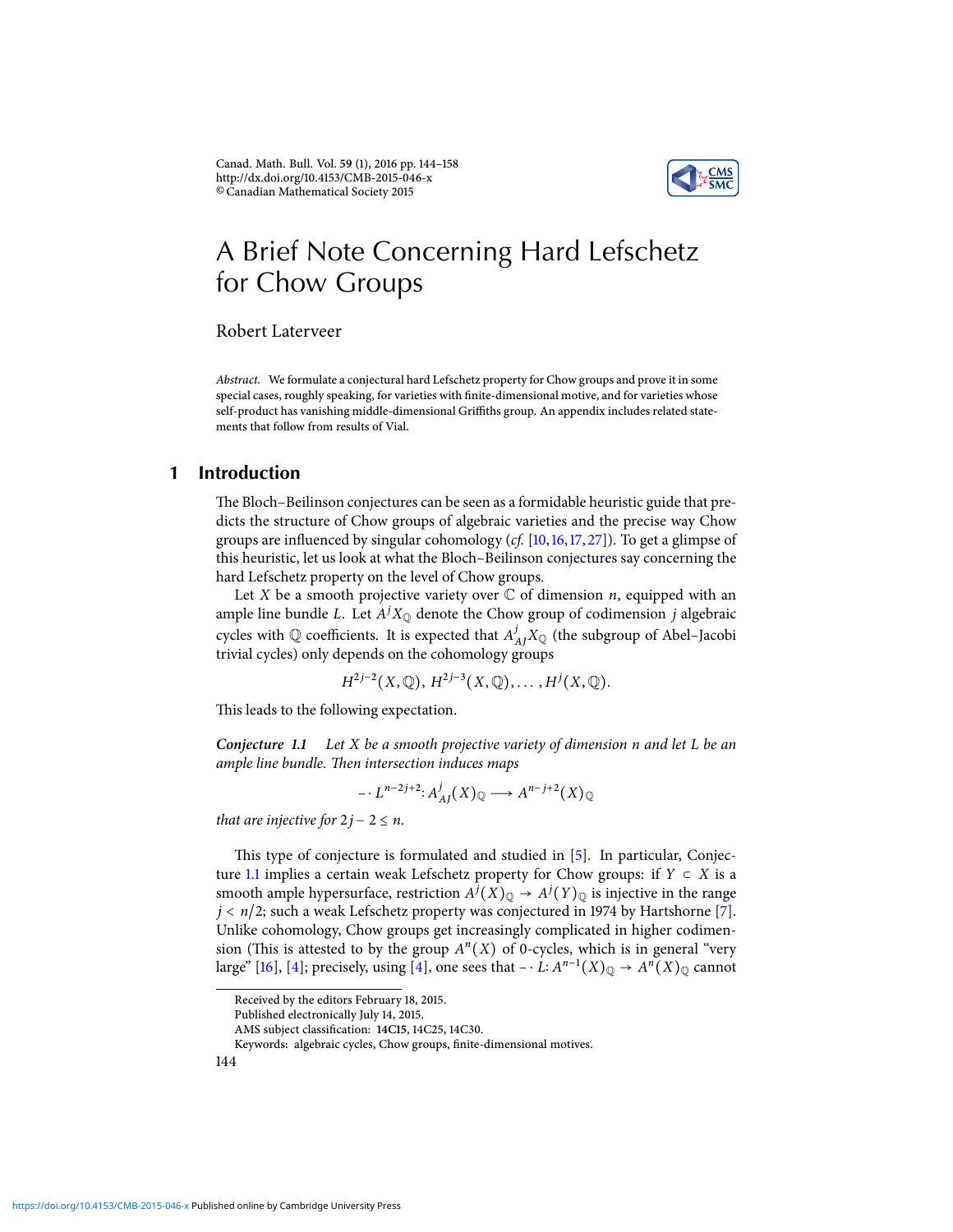surject unless  $p_g(X) = 0$ ). For this reason, in general one cannot expect the surjectivity part of the hard Lefschetz theorem to carry over from cohomology to Chow groups. In the special case where  $X$  has a small Hodge diamond, however, one may expect a surjectivity statement on the level of Chow groups–as we now proceed to explain.

For simplicity, let us restrict to the case of 0-cycles. It is expected that if

$$
H^n(X, \mathbb{Q}), \ldots, H^{n+r-1}(X, \mathbb{Q})
$$

are supported in codimension 1, then  $A^{n}(X)_{\mathbb{Q}}$  is determined by

$$
H^{2n}(X, \mathbb{Q}), H^{2n-1}(X, \mathbb{Q}), \ldots, H^{n+r}(X, \mathbb{Q})
$$
.

(This expectation can be made more precise by introducing the conjectural Bloch– Beilinson filtration  $F^*$  on  $A^n$  and stipulating that the various gradeds depend on the various cohomology groups,  $cf.$  [\[10\]](#page-14-0).) Thus, one is led to the following expectation.

<span id="page-1-0"></span>**Conjecture 1.2** Let X be a smooth projective variety of dimension n and L an ample line bundle. Suppose  $H^{i}(X, \mathbb{Q}) = N^{1}H^{i}(X, \mathbb{Q})$  for  $n \leq i < n + r$ . Then intersection induces surjective maps

$$
- \cdot L^r \colon A^{n-r}(X)_{\mathbb{Q}} \longrightarrow A^n(X)_{\mathbb{Q}}.
$$

(Here  $N^*$  denotes the coniveau filtration on cohomology (Definition [2.1\)](#page-2-0).) In particular, Conjecture [1.2](#page-1-0) implies a "weak Lefschetz-type" property: under the hypothe-ses of Conjecture [1.2,](#page-1-0)  $A^n(X)_{\mathbb{Q}}$  is supported on a codimension r complete intersection  $Y \subset X$ .

The main result of this note shows that Conjectures [1.1](#page-0-0) and [1.2](#page-1-0) can be proved in some special cases.

**Theorem [3.1](#page-4-0)** Suppose the Voisin standard conjecture holds. Let X be a smooth projective variety of dimension n, and suppose the following hold:

(i) either the motive of X is finite-dimensional, or  $\operatorname{Griff}^{n}(X \times X)_{\mathbb{Q}} = 0$ ;

- (ii) the Lefschetz standard conjecture  $B(X)$  holds;
- (iii)  $H^i(X, \mathbb{Q}) = N^r H^i(X, \mathbb{Q})$  for all  $i \in [n-r+1, n]$ .

Then for any ample line bundle L, the map

$$
- \cdot L^r \colon A^j_{AI}(X)_{\mathbb{Q}} \longrightarrow A^{j+r}_{AI}(X)_{\mathbb{Q}}
$$

is injective for  $j \leq r + 1$ , and

$$
\overline{\phantom{a}} \cdot L^r \colon A^j(X)_{\mathbb{Q}} \longrightarrow A^{j+r}(X)_{\mathbb{Q}}
$$

is surjective for  $j > n - 2r$ .

The Voisin standard conjecture [\[26\]](#page-14-4) is explained in Conjecture [2.2](#page-3-0) below. For the notion of finite-dimensional motive (cf.  $[1,12]$  $[1,12]$ ); let us merely note that conjecturally all varieties have finite-dimensional motive  $[12]$ , and that there are quite a few varieties known to have finite-dimensional motives (cf. Section [2\)](#page-2-1).

In certain cases, some of the hypotheses are automatically satisfied and the statement simplifies somewhat; for instance, there are the following corollaries.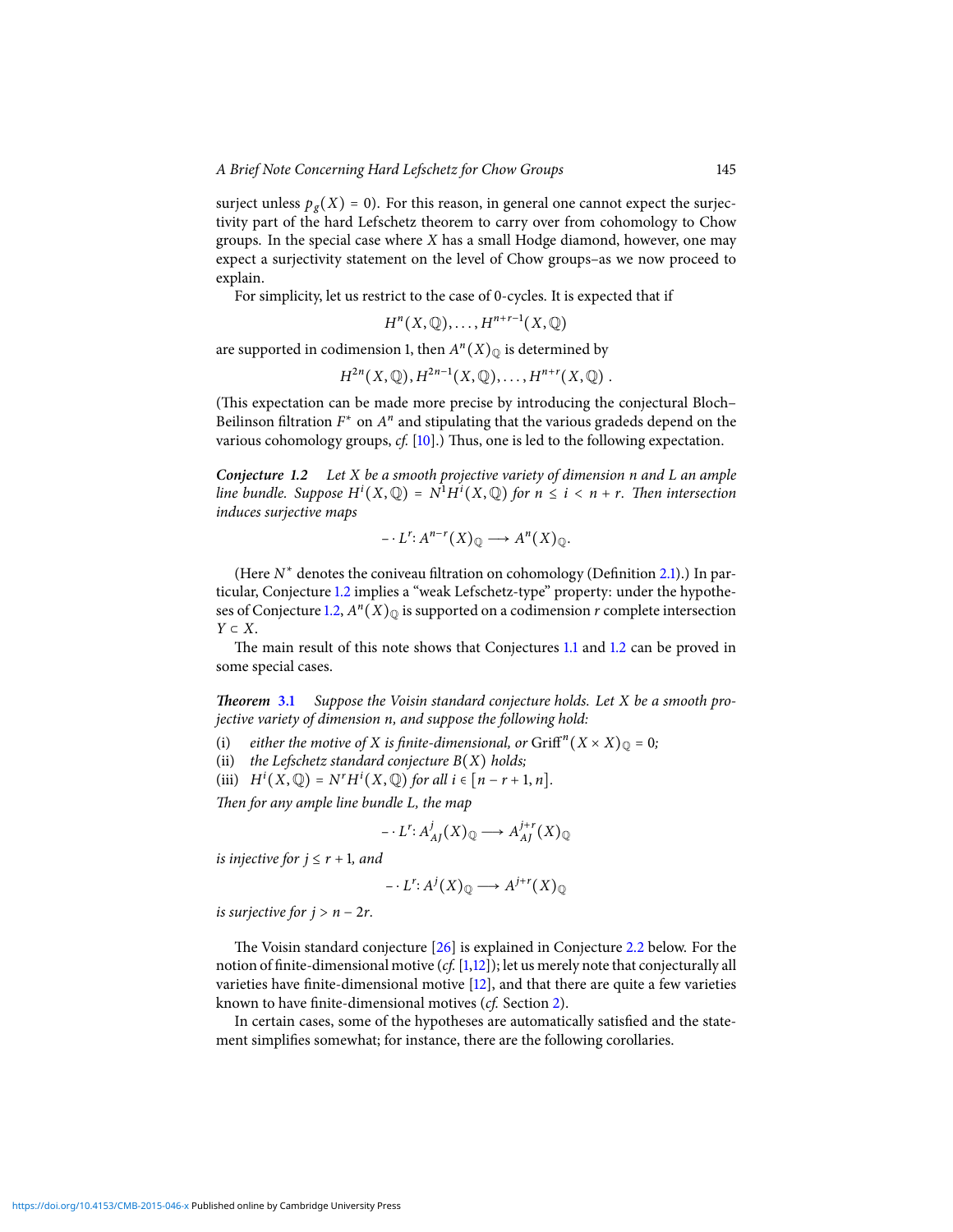**Corollary [3.8](#page-8-0)** Let X be a smooth projective threefold, rationally dominated by a product of curves. Suppose  $A^3(X)_{\mathbb Q}$  is supported on a divisor. Then for any ample line bundle L, the map

$$
- \cdot L: A_{AJ}^2(X)_{\mathbb{Q}} \longrightarrow A_{AJ}^3(X)_{\mathbb{Q}}
$$

is an isomorphism.

(In particular, for any ample hypersurface  $Y \subset X$ , restriction  $A_{AI}^2(X)_{\mathbb{Q}} \to A^2(Y)_{\mathbb{Q}}$ is injective, and push-forward  $A^2(Y)_{\mathbb{Q}} \, \to \, A^3(X)_{\mathbb{Q}}$  is surjective.)

**Corollary [3.10](#page-9-0)** Let X be a smooth projective variety of dimension n, which is a product

$$
X = X_1 \times X_2 \times \cdots \times X_s,
$$

where each  $X_i$  is either an abelian variety or a variety with Abel–Jacobi trivial Chow groups. Suppose  $H^i(X,\mathbb{Q}) = N^r H^i(X,\mathbb{Q})$  for all  $i \in [n-r+1,n]$ . Then for any ample line bundle L on X,

$$
- \cdot L^r \colon A^j_{AJ}(X)_{\mathbb{Q}} \longrightarrow A^{j+r}_{AJ}(X)_{\mathbb{Q}}
$$

is injective for  $j \leq r + 1$ , and

$$
- \cdot L^{r} \colon A^{j}(X)_{\mathbb{Q}} \longrightarrow A^{j+r}(X)_{\mathbb{Q}}
$$

is surjective for  $j > n - 2r$ .

As noted by an anonymous referee, there is some overlap with Vial's work [\[22\]](#page-14-6), and Corollary [3.8](#page-8-0) easily follows from results contained in [\[22\]](#page-14-6). Actually, using Vial's work one can prove a stronger statement; this is explained in an appendix. We are very grateful to the referee for numerous valuable suggestions, and particularly for pointing out the relevance of [\[22\]](#page-14-6) and sketching the proof presented in the appendix.

**Conventions** In this note, the word variety will refer to a quasi-projective irreducible algebraic variety over C. A subvariety is a (possibly reducible) reduced subscheme that is equidimensional. The Chow group of  $j$ -dimensional cycles on  $X$  is denoted  $A_i X$ ; for X smooth of dimension n, the notations  $A_i X$  and  $A^{n-j} X$  will be used interchangeably. The Griffiths group Griff<sup>j</sup> is the group of codimension *i* cycles that are homologically trivial modulo algebraic equivalence. In an effort to lighten notation, we will often write  $H^jX$  or  $H_jX$  to designate singular cohomology  $H^j(X, \mathbb{Q})$ (resp. Borel–Moore homology  $H_i(X, \mathbb{Q})$ ).

### **2 Preliminary**

<span id="page-2-1"></span><span id="page-2-0"></span>**Definition** 2.1 (Coniveau filtration  $[3]$ ) Let X be a quasi-projective variety. The coniveau filtration on cohomology and on homology is defined as

$$
N^{c}H^{i}(X,\mathbb{Q})=\sum \text{Im}\left(H_{Y}^{i}(X,\mathbb{Q})\rightarrow H^{i}(X,\mathbb{Q})\right),
$$
  

$$
N^{c}H_{i}(X,\mathbb{Q})=\sum \text{Im}\left(H_{i}(Z,\mathbb{Q})\rightarrow H_{i}(X,\mathbb{Q})\right),
$$

where Y runs over codimension  $\geq c$  subvarieties of X, and Z over dimension  $\leq i - c$ subvarieties.

We recall the statement of the "Voisin standard conjecture" ([\[26,](#page-14-4) Conjecture 0.6]).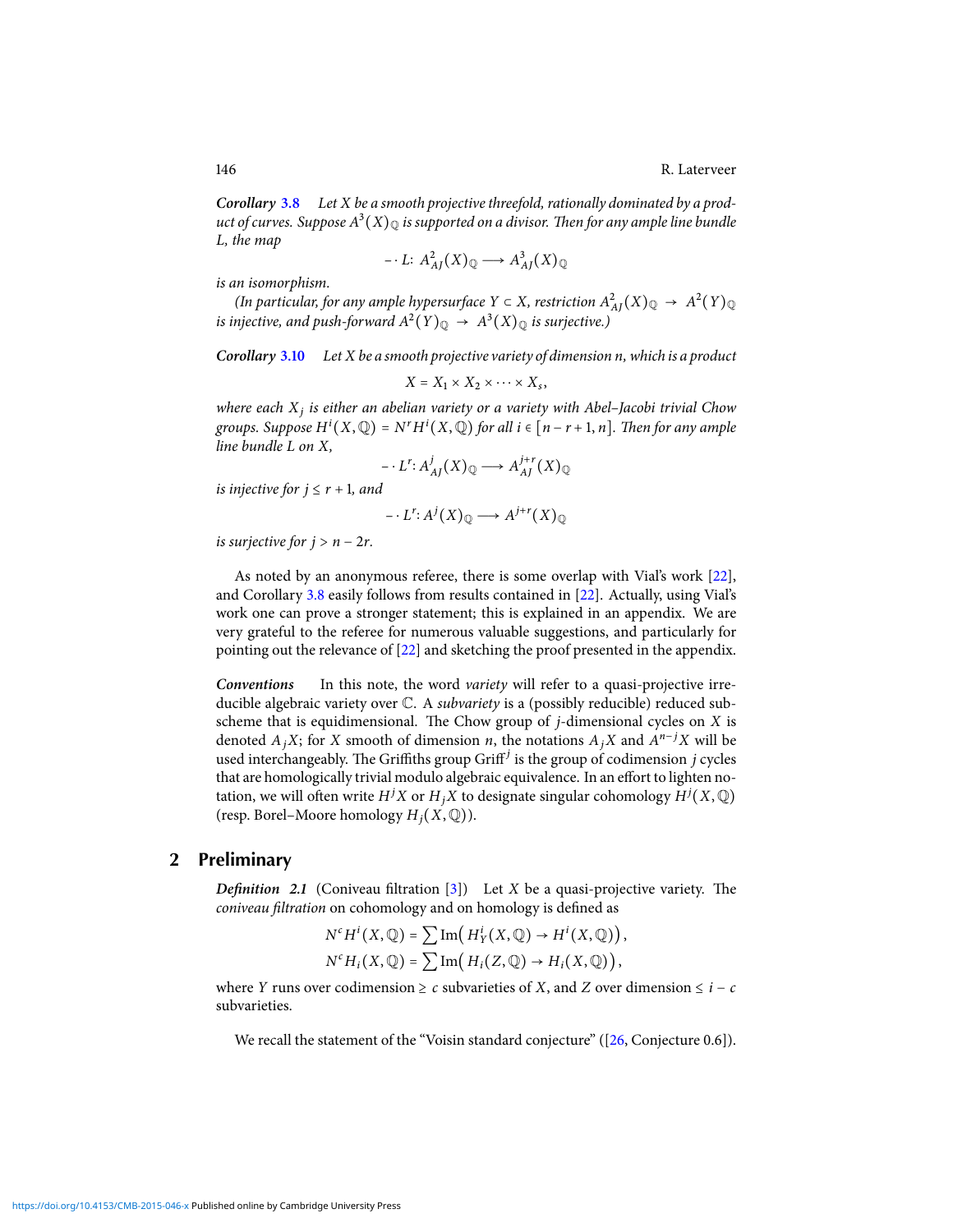<span id="page-3-0"></span>**Conjecture 2.2** (Voisin standard conjecture) Let X be a smooth projective variety, and  $Y \subset X$  closed with complement U. Then the natural sequence

$$
N^i H_{2i}(Y, \mathbb{Q}) \longrightarrow N^i H_{2i}(X, \mathbb{Q}) \longrightarrow N^i H_{2i}(U, \mathbb{Q}) \longrightarrow 0
$$

is exact for any i.

**Remark 2.3** Hodge theory gives an exact sequence

$$
\operatorname{Gr}_{-2i}^WH_{2i}Y\cap F^{-i}\longrightarrow H_{2i}X\cap F^{-i}\longrightarrow \operatorname{Gr}_{-2i}^WH_{2i}U\cap F^{-i}\longrightarrow 0,
$$

where W denotes Deligne's weight filtration, and F the Hodge filtration on  $H_*(\cdot, \mathbb{C})$ . Hence, if the Hodge conjecture (that is, its homology version for singular varieties [\[9\]](#page-14-7)) is true, then Conjecture [2.2](#page-3-0) is true.

What's more, this conjecture fits in very neatly with the classical standard conjectures: Voisin shows that Conjecture [2.2](#page-3-0) plus the algebraicity of the Künneth components of the diagonal is equivalent to the Lefschetz standard conjecture [\[26,](#page-14-4) Proposition 1.6].

**Remark** 2.4 Conjecture [2.2](#page-3-0) is obviously true for  $i \le 1$  (this follows from the truth of the Hodge conjecture for curve classes), and for  $i \ge \dim Y - 1$  (where it follows from the Hodge conjecture for divisors).

The main ingredient we will use in this note is Kimura's nilpotence theorem.

<span id="page-3-1"></span>**Theorem 2.5** (Kimura [\[12\]](#page-14-5)) Let X be a smooth projective variety of dimension n with finite-dimensional motive. Let  $\Gamma \in A^n(X \times X)_{\mathbb Q}$  be a correspondence that is homologically trivial. Then there is  $N \in \mathbb{N}$  such that

$$
\Gamma^{\circ N} = 0 \quad \in A^n(X \times X)_{\mathbb{Q}}.
$$

We refer to  $[1,12,17]$  $[1,12,17]$  $[1,12,17]$  for the definition of finite-dimensional motive. Conjecturally, any variety has finite-dimensional motive  $[12]$ . What mainly concerns us in the scope of this note, is that there are quite a few examples that are known to have finitedimensional motive: varieties dominated by products of curves [\[12\]](#page-14-5), K3 surfaces with Picard number 19 or 20 [\[18\]](#page-14-8), surfaces not of general type with vanishing geometric genus [\[6,](#page-13-5) Theorem 2.11], Godeaux surfaces [\[6\]](#page-13-5), threefolds with nef tangent bundle [\[8\]](#page-13-6), certain threefolds of general type [\[23,](#page-14-9) Section 8], varieties of dimension  $\leq$  3 rationally dominated by products of curves  $[21, Example 3.15]$  $[21, Example 3.15]$ , varieties X with Abel–Jacobi trivial Chow groups (*i.e.*,  $A_{AI}^{i}X_{\mathbb{Q}} = 0$  for all *i*) [\[20,](#page-14-11) Theorem 4], products of varieties with finite-dimensional motive  $[12]$ .

So far, all examples of finite-dimensional motives are in the tensor subcategory generated by Chow motives of curves.

There exists another nilpotence result, which predates and prefigures Kimura's theorem.

<span id="page-3-2"></span>**Theorem 2.6** (Voisin [\[25\]](#page-14-12), Voevodsky [\[24\]](#page-14-13)) Let X be a smooth projective algebraic variety of dimension n, and  $\Gamma \in A^n(X \times X)_{\mathbb Q}$  a correspondence that is algebraically trivial. Then there is  $N \in \mathbb{N}$  such that  $\Gamma^{\circ N} = 0 \in A^n(X \times X)_{\mathbb{Q}}$ .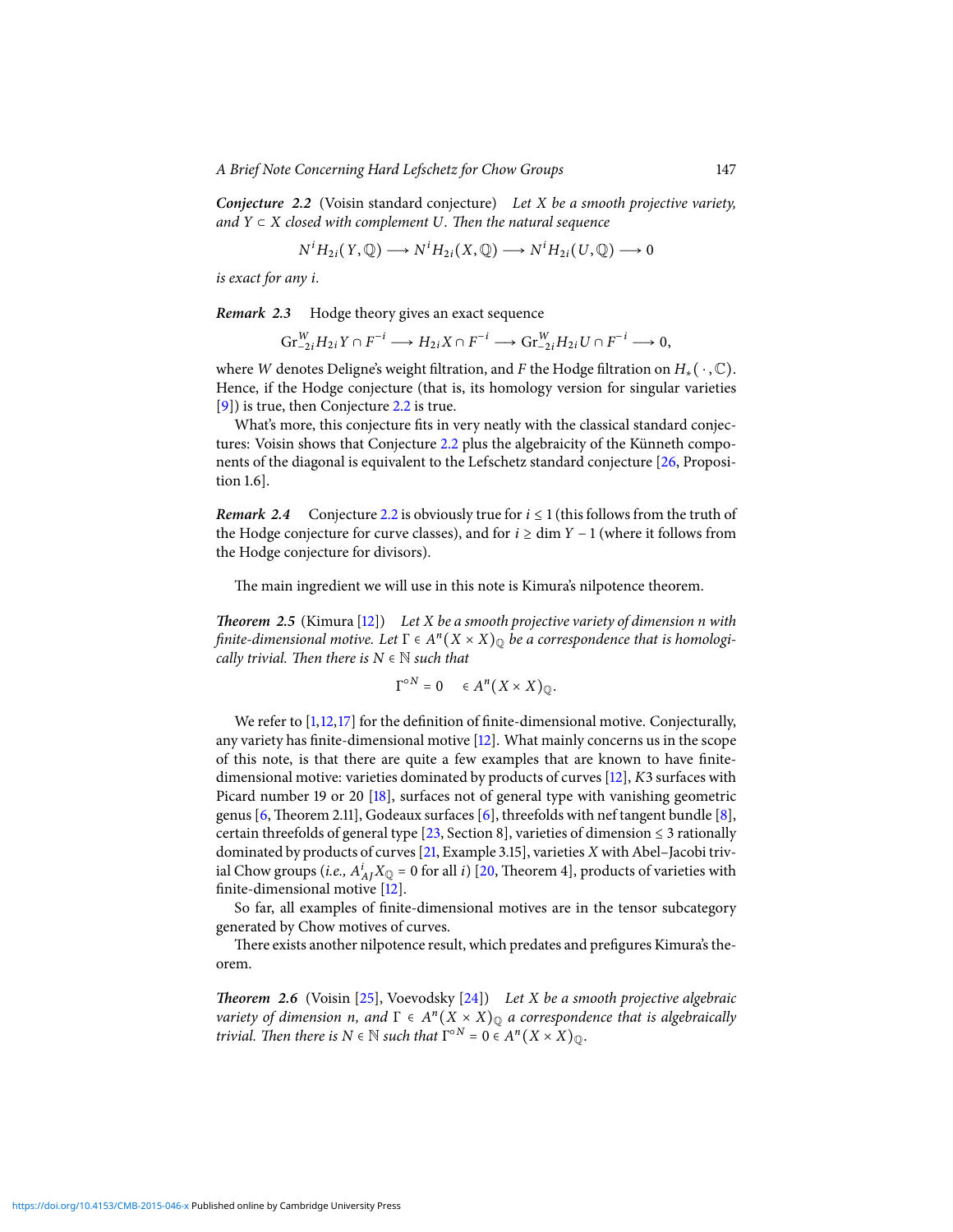### **3 Main**

We proceed to prove the main result of this note. Note that we prove slightly more than the statement given in the introduction; we also consider hard Lefschetz for the Griffiths groups.

<span id="page-4-0"></span>**Theorem 3.1** Suppose the Voisin standard conjecture holds. Let X be a smooth projective variety of dimension n, and suppose

- (i) either the motive of X is finite-dimensional, or  $\operatorname{Griff}^{n}(X \times X)_{\mathbb{Q}} = 0$ ;
- (ii) the Lefschetz standard conjecture  $B(X)$  holds;
- (iii)  $H^i(X, \mathbb{Q}) = N^r H^i(X, \mathbb{Q})$  for all  $i \in [n-r+1, n]$ .

Then for any ample line bundle L, the maps

$$
- \cdot L^r \colon A^j_{AI}(X)_{\mathbb{Q}} \longrightarrow A^{j+r}_{AI}(X)_{\mathbb{Q}}, \quad - \cdot L^r \colon \text{Griff}^j(X)_{\mathbb{Q}} \longrightarrow \text{Griff}^{j+r}(X)_{\mathbb{Q}}
$$

are injective for  $j \leq r + 1$ , and

$$
- \cdot L^r \colon A^j(X)_{\mathbb{Q}} \longrightarrow A^{j+r}(X)_{\mathbb{Q}}, \quad - \cdot L^r \colon A^j_{AI}(X)_{\mathbb{Q}} \longrightarrow A^{j+r}_{AI}(X)_{\mathbb{Q}},
$$
  

$$
- \cdot L^r \colon \text{Griff}^{j-1}(X)_{\mathbb{Q}} \longrightarrow \text{Griff}^{j+r-1}(X)_{\mathbb{Q}}
$$

are surjective for  $j > n - 2r$ . (Moreover,  $L^r$  is injective on  $A^{j}_{\text{hom}}(X)_{\mathbb{Q}}$  (resp.  $A^{j}(X)_{\mathbb{Q}}$ ) *provided j* ≤ min(*r* + 1,  $\frac{n-r+1}{2}$ ) *resp.* (*j* ≤ min(*r* + 1,  $\frac{n-r}{2}$ )).)

Proof We first consider Chow groups, and prove the injectivity statement. Since by hypothesis  $B(X)$  holds, the Künneth components

$$
\pi_i \in \text{Im}\left(H^{2n-i}X \otimes H^iX \longrightarrow H^{2n}(X \times X)\right)
$$

are algebraic [\[14\]](#page-14-14). Given an ample line bundle L and an integer  $\ell \geq 0$ , we have a correspondence  $L^{\ell} \in A^{n+\ell}(X \times X)_{\mathbb Q}$  that acts as "cupping with  $L^{\ell}$ ". There is the relation

$$
L^{\ell} = \frac{1}{d} \Gamma_{\tau} \circ {}^{t} \Gamma_{\tau} \in A^{n+\ell} (X \times X)_{\mathbb{Q}},
$$

where  $\Gamma_{\tau}$  is the graph of the inclusion  $\tau: Y \to X$  and Y is a complete intersection of class  $[Y] = dL^e \in A^e X_{\mathbb{Q}}$ . Moreover, since we suppose that  $B(X)$  holds, for any  $i \leq n$ there exist correspondences  $C_i \in A^i(X \times X)_{\mathbb{Q}}$  such that

$$
C_i \circ L^{n-i} = \mathrm{id} : H^i X \longrightarrow H^i X.
$$

Applying hard Lefschetz, it follows from hypothesis (iii) that there exists some closed codimension r subvariety  $Z \subset X$  supporting the cohomology groups

$$
H^{n-r+1}X,\ldots,H^{n+r-1}X.
$$

That is, for  $i \in [n-r+1, n+r-1]$ , the Künneth component  $\pi_i$  is in the kernel of the restriction homomorphism

$$
H^{2n}(X \times X) \longrightarrow H^{2n}((X \times X) \setminus (Z \times Z)).
$$

Using the Voisin standard conjecture (Conjecture [2.2\)](#page-3-0), we find there exists a cycle  $P'_i \in A_n(Z \times Z)_{\mathbb{Q}}$  such that the push-forward  $P_i \in A^n(X \times X)$  (of  $P'_i$  to  $X \times X$ ) equals the Künneth component  $\pi_i$ :

$$
P_i = \pi_i \in H^{2n}(X \times X) \quad \forall i \in [n-r+1, n+r-1].
$$

<https://doi.org/10.4153/CMB-2015-046-x>Published online by Cambridge University Press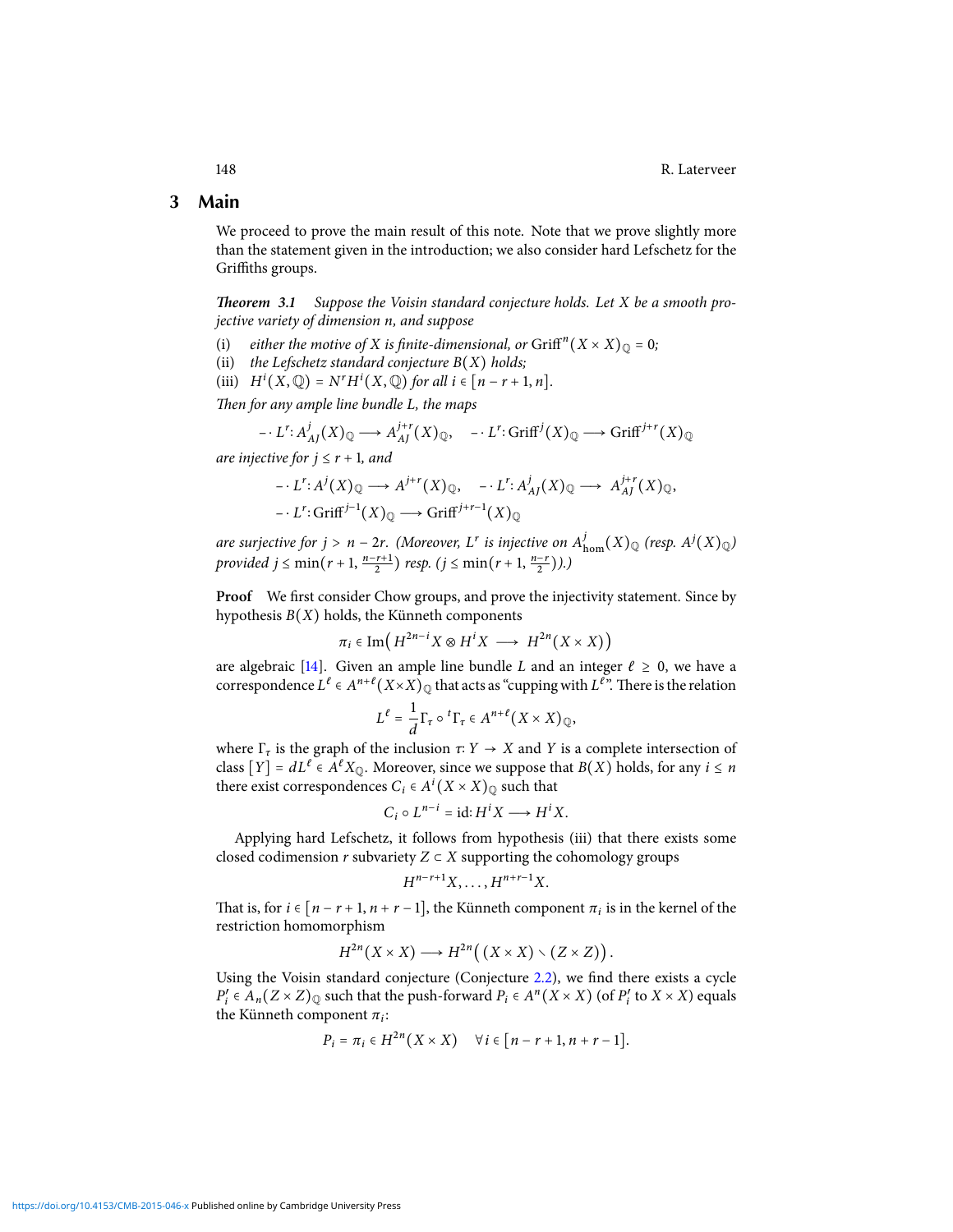A Brief Note Concerning Hard Lefschetz for Chow Groups 149

<span id="page-5-0"></span>**Lemma 3.2** Let 
$$
i \in [n-r+1, n+r-1]
$$
. Then for  $j > n-r$ , we have

 $(P_i)_*A^j(X)_{{\mathbb Q}} = 0.$ 

For  $j \leq r + 1$ , we have  $(P_i)_* A_j^j$  $J_{AI}^{j}(X)_{\mathbb{Q}} = 0.$  Moreover,

$$
(P_i)_* \operatorname{Griff}^j(X)_{\mathbb{Q}} = 0 \quad \forall j \in [0, r+1] \cup [n-r, n].
$$

**Proof** Let  $\psi: Z \to X$  denote the inclusion, so  $P_i = (\psi \times \psi)_*(P'_i)$ . There is a factorization

$$
A^{j}(X)_{\mathbb{Q}} \xrightarrow{(P_i)_*} A^{j}(X)_{\mathbb{Q}}
$$
  
\n
$$
\downarrow \qquad \qquad \downarrow
$$
  
\n
$$
A^{j}(Z)_{\mathbb{Q}} \xrightarrow{(P'_i)_*} A^{j-r}(Z)_{\mathbb{Q}}
$$

This implies the lemma for reasons of dimension. The lower left group vanishes for  $j > n - r$  (since dim  $Z = n - r$ ); the lower right group vanishes when restricted to Abel–Jacobi trivial cycles for  $j \le r + 1$ . Г

For  $i \leq n - r$ , we choose a rational equivalence class to represent the Künneth component  $\pi_i$  in the following way. We take arbitrary lifts of  $\pi_i$  and  $C_i$  in  $A^n(X \times X)_{\mathbb Q}$ (resp.  $A^i(X \times X)_{\mathbb{Q}}$ ), and we define

$$
\Pi_i := \pi_i \circ {}^tC_i \circ L^{n-i} \in A^n(X \times X)_{\mathbb{Q}}, \quad i \leq n-r.
$$

For  $i \ge n + r$ , we make the following choice to represent the Künneth component. We define

$$
\Pi_i := \pi_i \circ L^{i-n} \circ {}^tC_{2n-i} \in A^n(X \times X)_{\mathbb{Q}}, \quad i \ge n+r.
$$

<span id="page-5-1"></span>**Lemma 3.3** We have

$$
\Pi_i = \pi_i \in H^{2n}(X \times X) \quad \forall i \in [0, n-r] \cup [n+r, 2n].
$$

**Proof** First, consider the case  $i \leq n - r$ . The transpose of  $\Pi_i$  is

$$
{}^{t}\Pi_{i} = {}^{t}(\pi_{i} \circ {}^{t}C_{i} \circ L^{n-i}) = L^{n-i} \circ C_{i} \circ \pi_{2n-i} \in H^{2n}(X \times X)
$$

(as obviously,  ${}^tL^{n-i} = 1/d \ {}^t(\Gamma_\tau \circ {}^t\Gamma_\tau) = L^{n-i}$ ). Hence, the action on cohomology is

$$
({}^{t}\Pi_{i})_{*}H^{j}X = \begin{cases} \text{id} & \text{if } j = 2n - i, \\ 0 & \text{if } j \neq 2n - i. \end{cases}
$$

It follows that  ${}^t\Pi_i = \pi_{2n-i} \in H^{2n}(X \times X)$ .

Next, suppose  $i \geq n + r$ . The argument is similar.

The transpose of  $\Pi_i$  is

$$
{}^t\Pi_i={}^t\bigl(\pi_i\circ L^{i-n}\circ {}^tC_{2n-i}\bigr)=C_{2n-i}\circ L^{i-n}\circ \pi_{2n-i}\in H^{2n}\bigl(X\times X\bigr).
$$

Hence, the action on cohomology is

$$
(^{t}\Pi_{i})_{*}H^{j}X = \begin{cases} \mathrm{id} & \text{if } j = 2n - i, \\ 0 & \text{if } j \neq 2n - i. \end{cases}
$$

It follows that  ${}^t\Pi_i = \pi_{2n-i} \in H^{2n}(X \times X)$ .

<https://doi.org/10.4153/CMB-2015-046-x>Published online by Cambridge University Press

П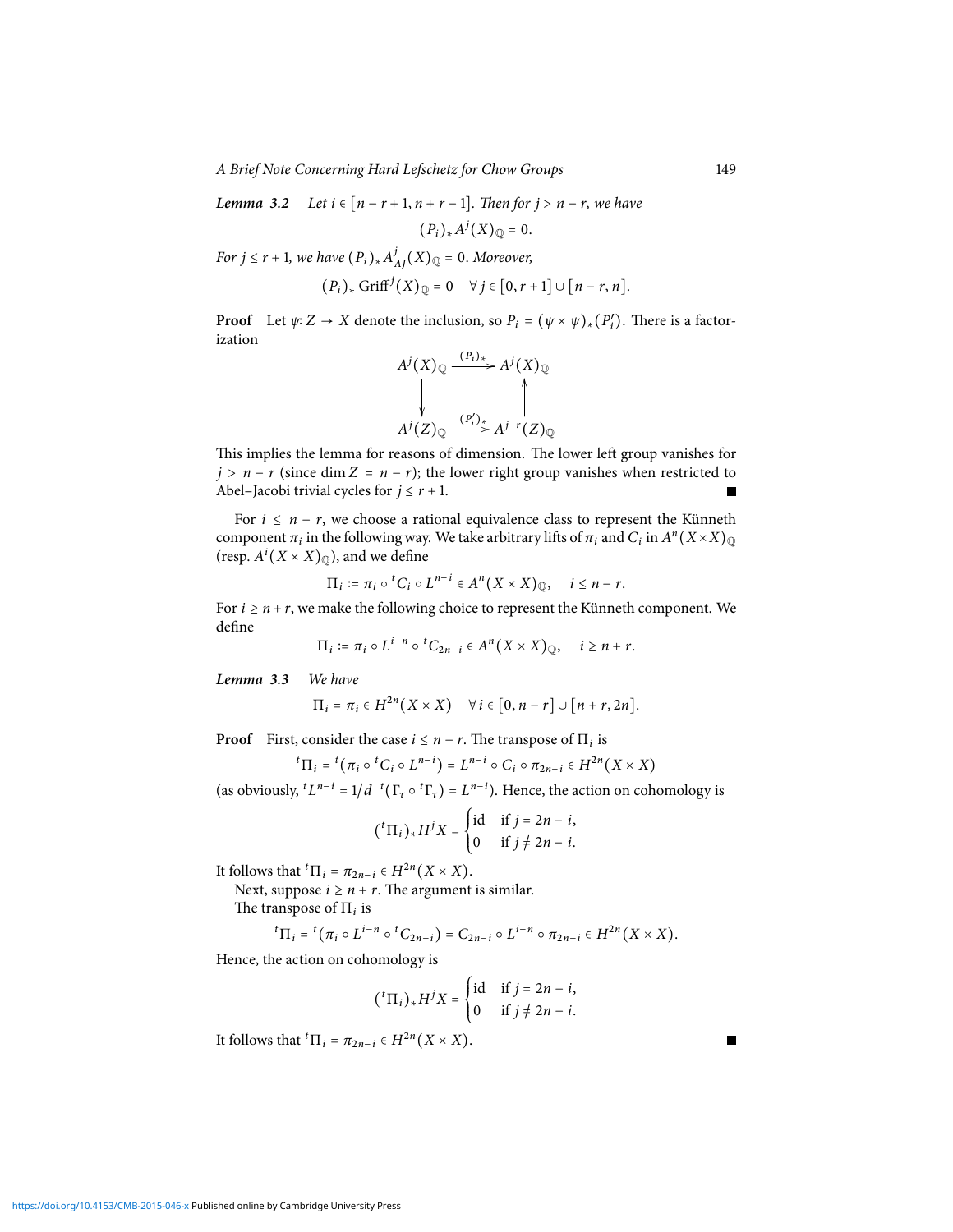П

<span id="page-6-0"></span>**Lemma** 3.4 Let  $i \ge n + r$ . Then for  $j \le r + 1$ , we have

$$
(\Pi_i)_*A^j_{AI}X_{\mathbb{Q}}=0, \quad (\Pi_i)_*\text{Griff}^jX_{\mathbb{Q}}=0.
$$

**Proof** Note that <sup>t</sup> $C_{2n-i} \in A^{2n-i}(X \times X)_{\mathbb{Q}}$  acts

$$
({}^tC_{2n-i})_*: A^j_{AJ}(X)_{\mathbb{Q}} \longrightarrow A^{j+n-i}_{AJ}(X)_{\mathbb{Q}}.
$$

But since  $j + n - i \leq 1$ , the group on the right vanishes.

The above choices give us a decomposition of the diagonal

$$
\Delta=\sum_{i=0}^{n-r}\Pi_i+\sum_{i=n-r+1}^{n+r-1}P_i+\sum_{i=n+r}^{2n}\Pi_i\in H^{2n}\big(X\times X,\mathbb{Q}\big).
$$

This is an equality of cycles modulo homological equivalence. Now, applying one of the two nilpotence theorems (Theorem  $2.5$  if the motive is finite-dimensional, The-orem [2.6](#page-3-2) in case the Griffiths group vanishes), we get that there exists  $N \in \mathbb{N}$  such that

$$
\left(\Delta-\sum_{i=1}^{n-r}\Pi_i-\sum_{i=n-r+1}^{n+r-1}P_i-\sum_{i=n+r}^{2n}\Pi_i\right)^{\circ N}=0\in A^n\bigl(X\times X\bigr)_{\mathbb Q}.
$$

Developing this expression (and noting that  $\Delta^{\circ N} = \Delta$ ), we find

$$
\Delta = \sum_{k} Q_k \in A^n(X \times X)_{\mathbb{Q}},
$$

where each  $Q_k$  is a composition of elements  $\Pi_i$  and  $P_{i'}$ . For each  $k$ , let  $Q_k^0$  denote the "tail element" of  $Q_k$ ; *i.e.*, we write

$$
Q_k = Q_k^{N'} \circ Q_k^{N'-1} \circ \cdots \circ Q_k^0 \in A^n(X \times X)_{\mathbb{Q}},
$$

with  $Q_k^0 \neq \Delta$  (so that  $N' \leq N$ ).

Now let us consider the action of  $Q_k$  on  $A^j$ .  $\bigcup_{A}^{j}$   $(X)_{\mathbb{Q}}$ , for  $j \leq r + 1$ . In the case where  $Q_k^0$  is a  $\Pi_i$  for some  $i \in [n + r, 2n]$ , it follows from Lemma [3.4](#page-6-0) that

$$
(Q_k)_*A^j_{AJ}(X)_{\mathbb{Q}}=0.
$$

Likewise, if  $Q_k^0$  is of the form  $P_i$  (for some  $i \in [n-r+1, n+r-1]$ ), then applying Lemma [3.2,](#page-5-0) we find again

$$
(Q_k)_*A^j_{AI}(X)_{\mathbb{Q}}=0.
$$

It follows that the only  $Q_k$  acting non-trivially are those with a tail of type  $\Pi_i$ ,  $i \leq n-r$ . But then (looking at the definition of  $\Pi_i$  for  $i \leq n-r$ ) it follows that

$$
A_{AJ}^j(X)_{\mathbb{Q}} = \Delta_* A_{AJ}^j(X)_{\mathbb{Q}} = \left( \text{ (something) } \circ L^r \right)_* A_{AJ}^j(X)_{\mathbb{Q}} \quad \forall j \leq r+1.
$$

The injectivity statement is now obvious.

We now proceed to prove the surjectivity statement; this is done by making one small change in the above argument. We replace the correspondences  $\Pi_i$  for  $i \geq n+r$ by the following modification:

$$
\Pi'_i := L^{i-n} \circ {}^tC_{2n-i} \circ \pi_i \in A^n(X \times X)_{\mathbb{Q}}, \quad i \ge n+r.
$$

This definition implies the following lemma  $(cf.$  Lemma [3.3\)](#page-5-1).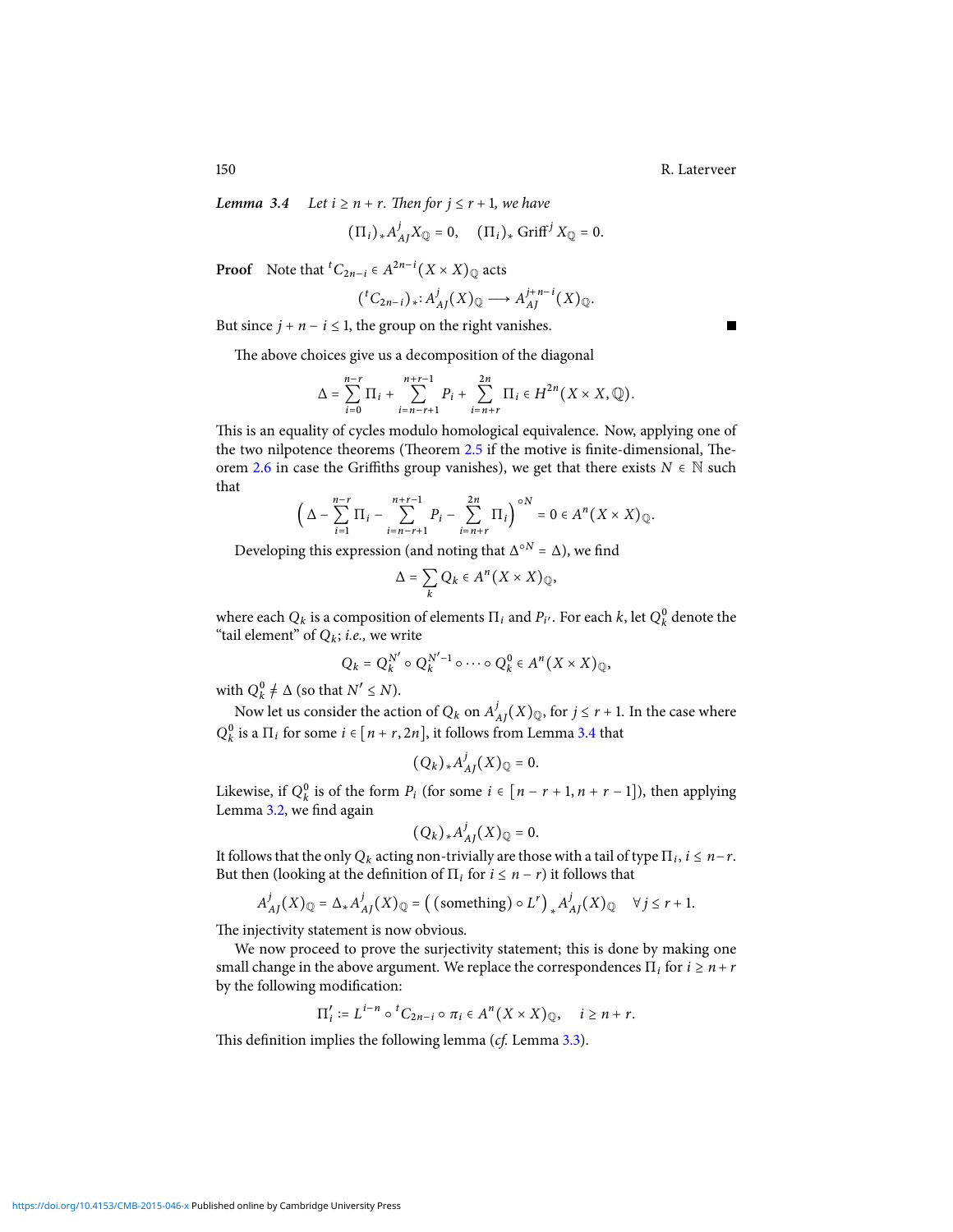A Brief Note Concerning Hard Lefschetz for Chow Groups 151

**Lemma** 3.5 For  $i \ge n + r$ , we have  $\Pi'_i = \pi_i \in H^{2n}(X \times X)$ .

We need another lemma.

<span id="page-7-0"></span>**Lemma** 3.6 Let  $i \leq n - r$ . Then for  $j > n - r$ , we have

$$
(\Pi_i)_*A^j(X)_{\mathbb{Q}}=0, \quad (\Pi_i)_*\text{Griff}^{j-1}X_{\mathbb{Q}}=0.
$$

**Proof** This is analogous to Lemma [3.4.](#page-6-0) Let  $Y \subset X$  be a dimension *i* complete intersection, of class  $[Y] = dL^{n-i}$ . Then the action of  $\Pi_i$  factors

$$
(\Pi_i)_* : A^j(X)_\mathbb{Q} \longrightarrow A^j(Y)_\mathbb{Q} \longrightarrow A^j(X)_\mathbb{Q},
$$

from which the required vanishing follows.

Now, we have a decomposition of the diagonal in a sum of cycles

$$
\Delta = \sum_{i=0}^{n-r} \Pi_i + \sum_{i=n-r+1}^{n+r-1} P_i + \sum_{i=n+r}^{2n} \Pi'_i \in H^{2n}(X \times X).
$$

Again applying one of the two nilpotence theorems, we know there exists  $N \in \mathbb{N}$  such that

$$
\left(\Delta-\sum_{i=1}^{n-r}\Pi_i-\sum_{i=n-r+1}^{n+r-1}P_i-\sum_{i=n+r}^{2n}\Pi_i'\right)^{\circ N}=0\in A^n\bigl(X\times X\bigr)\mathbb{Q}.
$$

Upon developing

$$
\Delta = \sum_{k} Q_k \in A^n(X \times X)_{\mathbb{Q}},
$$

where each  $Q_k$  is a composition of elements  $\Pi_i$ ,  $P_{i'}$ , and  $\Pi'_{i''}$ . We now decompose each  $Q_k$  as

$$
Q_k = Q_k^0 \circ Q_k^1 \circ \cdots \circ Q_k^{N'} \in A^n(X \times X)_{\mathbb{Q}},
$$

with  $Q_k^0 \neq \Delta$  (and  $N' \leq N$ ).

We analyze the action of  $Q_k$  on  $A^{j+r}(X)_{\mathbb{Q}}$  for  $j > n-2r$ . First, in the case where  $Q_k^0 = \Pi_i$  (for some  $i \leq n-r$ ) it follows from Lemma [3.6](#page-7-0) that there is no action

 $(Q_k)_*A^{j+r}(X)_{{\mathbb Q}}=0.$ 

Likewise, in the case where  $Q_k^0$  is of type  $P_i$  (for some  $i \in [n-r+1, n+r-1]$ ) we find from Lemma [3.2](#page-5-0) that  $(Q_k)_* A^{j+r}(X)_\mathbb{Q} = 0$  again. It follows that the only correspondences  $Q_k$  acting are those with "head"  $Q_k^0$  of type  $\Pi'_i$  (for some  $i \geq n + r$ ). Thus, we can write

$$
A^{j+r}(X)_\mathbb{Q} = \Delta_* A^{j+r}(X)_\mathbb{Q} = \left( L^r \circ (\text{something}) \right)_* A^{j+r}(X)_\mathbb{Q} \quad \forall j > n-2r,
$$

and also

$$
A_{AJ}^{j+r}(X)_{\mathbb{Q}} = \Delta_* A_{AJ}^{j+r}(X)_{\mathbb{Q}} = (L^r \circ (\text{something}))_* A_{AJ}^{j+r}(X)_{\mathbb{Q}} \quad \forall j > n-2r.
$$

The surjectivity statement is now obvious.

<https://doi.org/10.4153/CMB-2015-046-x>Published online by Cambridge University Press

 $\blacksquare$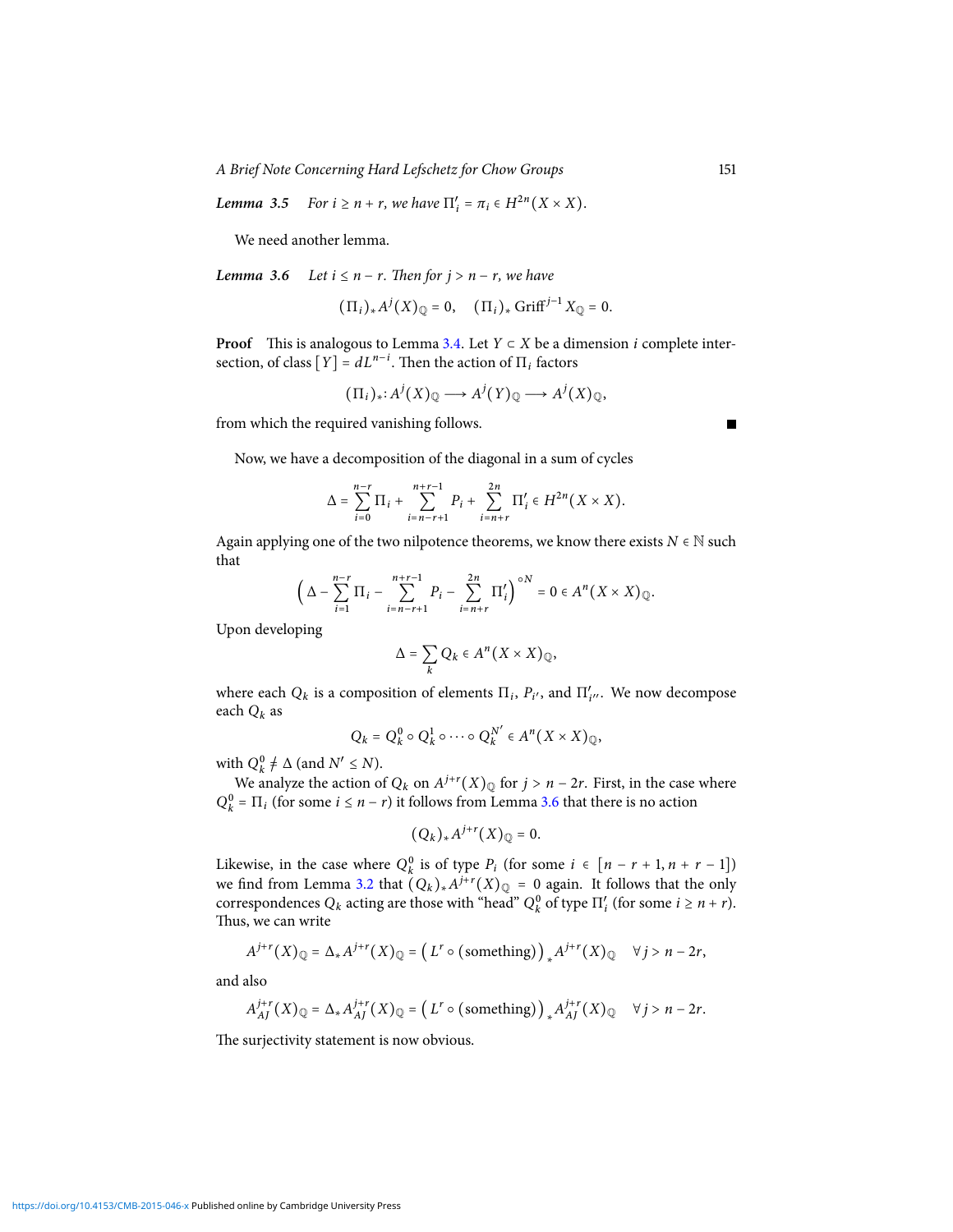The statements for the Griffiths group are proved in the same way; details are left to the reader. As for the injectivity statement in parenthesis: the Abel-Jacobi maps fit into a commutative diagram



where  $J^*$  denotes the intermediate Jacobian. Under the assumption  $2j-1+r \leq n$ , one can show (using hard Lefschetz for cohomology) that the bottom horizontal arrow is injective. The statement for  $A<sup>j</sup>$  is proven similarly, using the cycle class map.

**Remark** 3.7 The assumption  $\operatorname{Griff}^n(X \times X)_{\mathbb{Q}} = 0$  in Theorem [3.1](#page-4-0) is mainly of theoretical interest, and not practically useful. Indeed, there are precise conjectures (based on the Bloch–Beilinson conjectures) describing how the coniveau filtration on cohomology should influence Griffiths groups  $[11]$ . Unfortunately, it seems that these conjectures are not known in any non-trivial cases. For  $n = 2$ , it is conjectured that if  $H^1(X) = 0$  then  $\operatorname{Griff}^2(X \times X)_{\mathbb{Q}} = 0$ . For  $n = 3$ , it is conjectured that if  $h^{0,2}(X) = h^{0,3}(X) = 0$  then Griff<sup>3</sup> $(X \times X)_{\mathbb{Q}} = 0$ . For  $n = 4$ , if  $h^{2,0}(X) = h^{3,0}(X) =$  $h^{4,0}(X) = h^{2,1}(X) = 0$  then Griff<sup>4</sup> $(X \times X)_{\mathbb{Q}}$  should vanish. These predictions are particular instances of [\[11,](#page-14-15) Corollary 6.8].

In certain easy cases, some hypotheses can be eliminated from Theorem [3.1.](#page-4-0)

<span id="page-8-0"></span>**Corollary 3.8** Let X be a smooth projective threefold. Suppose

- (i)  $A_0(X)_{\mathbb{Q}}$  is supported on a divisor;
- (ii) The motive of  $X$  is finite-dimensional.

Then for any ample line bundle L, the map

$$
- \cdot L : A_{AJ}^2(X)_{\mathbb{Q}} \longrightarrow A_{AJ}^3(X)_{\mathbb{Q}}
$$

is an isomorphism. In particular, for any ample hypersurface  $Y \subset X$ , the restriction map

$$
A_{AJ}^2(X)_{\mathbb{Q}} \longrightarrow A_{AJ}^2(Y)_{\mathbb{Q}}
$$

is injective, and push-forward

$$
A_0(Y)_{\mathbb{Q}} \longrightarrow A_0(X)_{\mathbb{Q}}
$$

is surjective.

**Proof** First, as is well known [\[4\]](#page-13-2), hypothesis (i) implies

$$
H^3X=N^1H^3X.\\
$$

Hypothesis (i) also implies  $B(X)$ ; this follows from [\[2\]](#page-13-7) or [\[19,](#page-14-16) Theorem 7.1]. Thus we are in position to apply Theorem [3.1,](#page-4-0) once we manage to explain why Voisin's standard conjecture is not needed as an extra hypothesis. Looking at the proof, we see that this conjecture is only used to obtain that a certain Hodge class in  $H_6(Z \times Z)$  is algebraic, where dim  $Z = 2$ ; this is OK by the Hodge conjecture for divisors.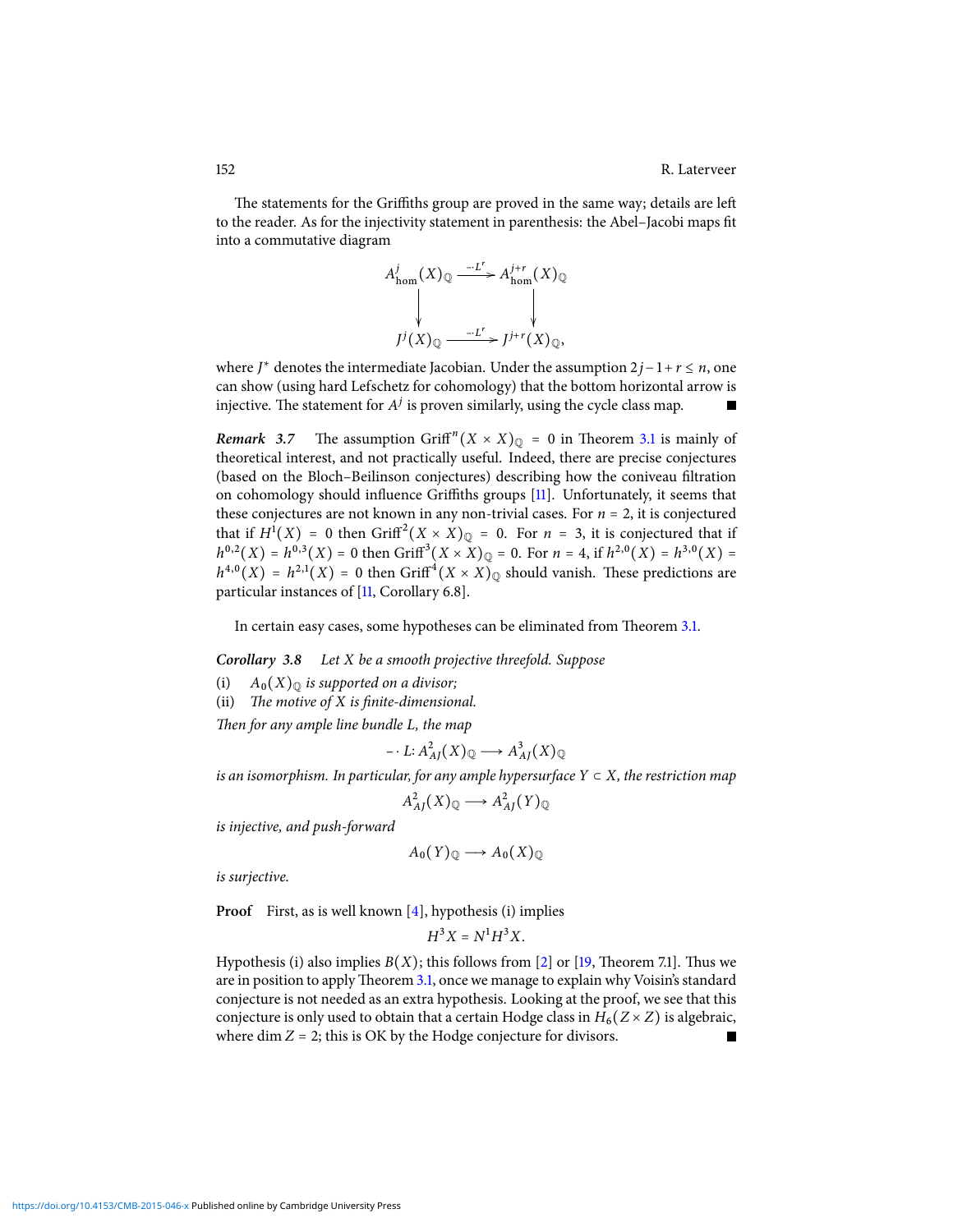<span id="page-9-1"></span>**Corollary 3.9** Let X be a smooth projective variety of dimension  $n \geq 4$ , dominated by curves. Suppose  $H^n(X) = N^{\lceil \frac{n-1}{2} \rceil} H^n(X)$ . Then for any ample L,

$$
-L: A^2_{\text{hom}}(X)_{\mathbb{Q}} \longrightarrow A^3(X)_{\mathbb{Q}}
$$

is injective, and

$$
- \cdot L \colon A^{n-1}(X)_{\mathbb{Q}} \longrightarrow A^{n}(X)_{\mathbb{Q}}
$$

is surjective.

**Proof** Just as in the proof of Corollary [3.8,](#page-8-0) the Künneth component  $\pi_n$  is represented by an algebraic cycle on something of dimension  $n+1$  thanks to the Hodge conjecture for divisors. This means that Theorem [3.1](#page-4-0) applies unconditionally.

(Note that in Corollary [3.9,](#page-9-1) the assumption  $H^n(X) = N^{\lceil \frac{n-1}{2} \rceil} H^n(X)$  implies (using  $B(X)$ ) that  $H^{i}(X) = N^{\lceil \frac{i-1}{2} \rceil} H^{i}(X)$  for all i of the same parity as n. That is, the Hodge structures  $H^n(X)$ ,  $H^{n-2}(X)$ ,  $H^{n-4}(X)$ , ... are of level  $\leq 1$ .)

## <span id="page-9-0"></span>**Corollary 3.10** Let X be a smooth projective variety of dimension n that is a product  $X = X_1 \times X_2 \times \cdots \times X_s$

where each  $X_i$  is either an abelian variety, or a variety with Abel-Jacobi trivial Chow groups. Suppose  $H^i(X) = N^r H^i(X)$  for all  $i \in [n - r + 1, n]$ .

Then for any ample line bundle  $L$  on  $X$ ,

$$
- \cdot L^{r} \colon A^{j}_{AJ}(X)_{\mathbb{Q}} \longrightarrow A^{j+r}_{AJ}(X)_{\mathbb{Q}}
$$

is injective for  $j \le r + 1$ , and  $- \cdot L^r \colon A^j(X)_\mathbb{Q} \to A^{j+r}(X)_\mathbb{Q}$ , is surjective for  $j > n - 2r$ .

**Proof** The hypotheses imply that X has finite-dimensional motive, and that  $B(X)$ is true ( $[13, 14]$  $[13, 14]$  $[13, 14]$  for abelian varieties, and  $[19,$  Theorem 7.1] or [\[2\]](#page-13-7) for varieties with AJ-trivial Chow groups). The corollary now follows from Theorem [3.1,](#page-4-0) once we explain why Voisin's standard conjecture is not needed as an extra hypothesis. Recall that in the proof of Theorem [3.1,](#page-4-0) Voisin's standard conjecture was only used to obtain cycles  $P'_i \in A_n(Z \times Z)$  (for some  $Z \subset X$  of codimension r) such that the push-forward  $P_i \in A^n(X \times X)_{\mathbb{Q}}$  represents the Künneth component  $\pi_i$ :

$$
P_i = \pi_i \in H^{2n}(X \times X) \forall i \in [n-r+1, n+r-1].
$$

But this is OK unconditionally, for the following reason: each  $\pi_i$  can be expressed in terms of Künneth components of the factors  $X_i$ :

$$
\pi_i = \bigoplus_{i_1+i_2+\cdots+i_s=i} \pi_{i_1}^1 \times \pi_{i_2}^2 \times \cdots \times \pi_{i_s}^s \in H^{2n}(X \times X),
$$

where  $\pi^j$  $j_{i_j}$  ∈  $H^{2n_j-i_j}(X_j)$  ⊗  $H^{i_j}(X_j)$  and  $n_j$  = dim  $X_j$ .

Given a Künneth component  $\pi_i$ , for some  $i \in [n-r+1, n+r-1]$ , consider its summands  $\pi_{i_1}^1 \times \cdots \times \pi_{i_s}^s$ . Suppose a summand satisfies

$$
\pi_{i_1}^1 \times \pi_{i_2}^2 \times \cdots \times \pi_{i_s}^s \in N^r H^{2n-i} X \otimes N^r H^i X \subset H^{2n}(X \times X).
$$

Then in particular,

$$
\pi_{i_1}^1 \times \pi_{i_2}^2 \times \cdots \times \pi_{i_s}^s \in F^r H^{2n-i} X \otimes F^r H^i X \subset H^{2n} (X \times X)
$$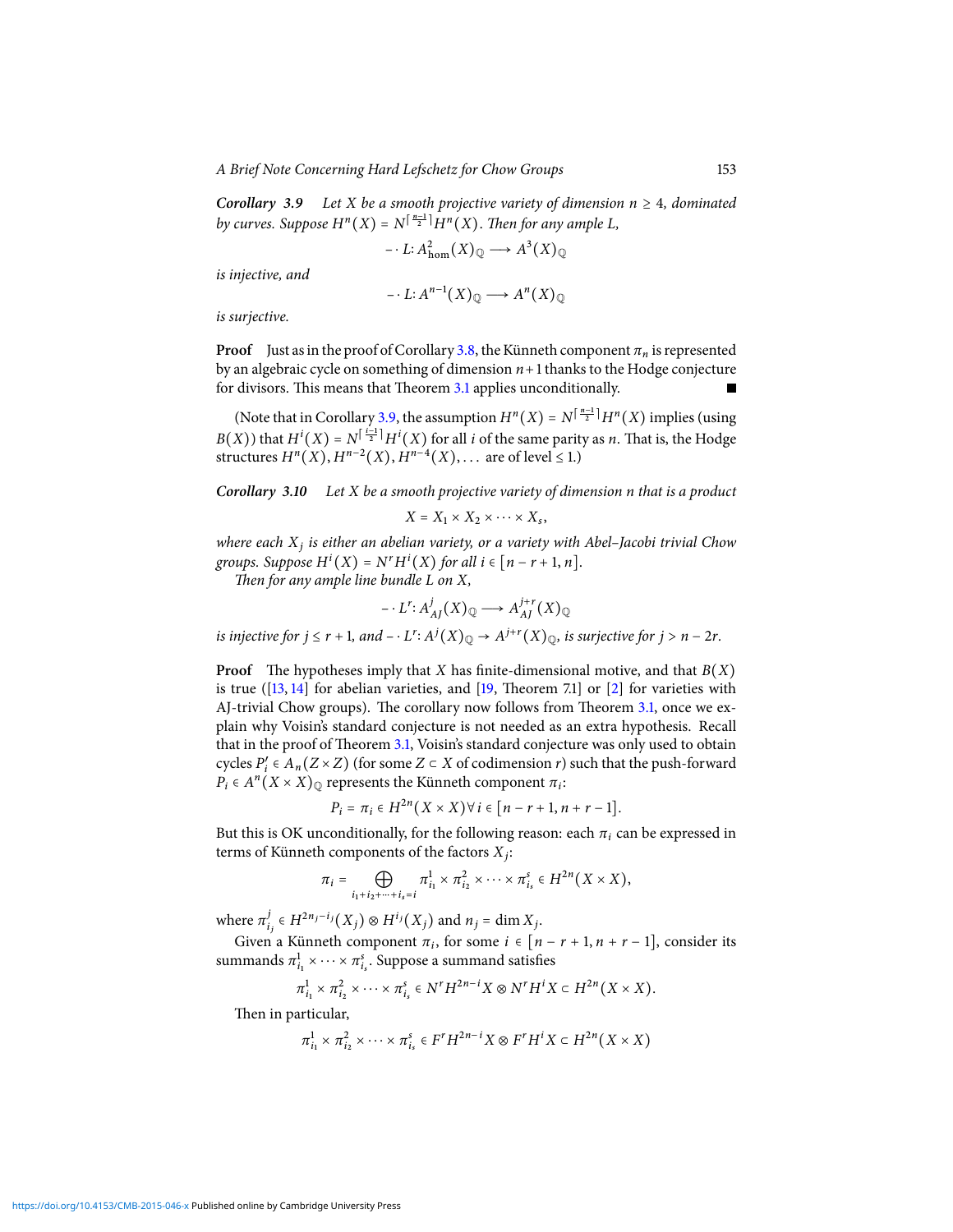Г

(where  $F^*$  is the Hodge filtration), and hence (by multiplicativity of the Hodge filtration)

$$
\pi_{i_j}^j \in F^{r_j} H^{2n_j-i_j}(X_j) \otimes F^{s_j} H^{i_j}(X_j) \subset H^{2n_j}(X_j \times X_j), \quad j=1,\ldots,s,
$$

with  $\sum_j r_j = \sum_j s_j = r$ . We need a lemma.

<span id="page-10-0"></span>**Lemma 3.11** Let X of dimension n be either an abelian variety or a smooth projective variety with Abel–Jacobi trivial Chow groups. Suppose a Künneth component  $\pi_i$  satisfies

$$
\pi_i\in F^rH^{2n-i}X\otimes F^sH^iX\subset H^{2n}\big(X\times X\big).
$$

Then there exist closed subvarieties V, W  $\subset X$  of codimension r (resp., s), and a cycle  $P'_i \in A_n(V \times W)_{\mathbb{Q}}$  such that

$$
(\tau_V \times \tau_W)_*(P'_i) = \pi_i \in H^{2n}(X \times X)
$$

(where  $\tau_V$ ,  $\tau_W$  denote the inclusion morphisms).

**Proof** First, suppose X is an abelian variety. Then  $(r, s)$  must be  $(n - i, 0)$  (in the case where *i* ≤ *n*) or  $(0, i - n)$  (in the case where *i* ≥ *n*). In either case, one can take *V* (resp. W) to be a complete intersection; the existence of the cycle  $P'_i$  is then ensured by the validity of  $B(X)$ .

Next, suppose X has AJ-trivial Chow groups. Then we may suppose  $s \geq \frac{i-1}{2}$  and  $r \geq \frac{2n-i-1}{2}$ , and the existence of the requisite V and W follows, since we know the generalized Hodge conjecture holds for X [\[15\]](#page-14-18). From Hodge theory, we find  $\pi_i$  comes from a Hodge class on  $V \times W$ ; since dim $(V \times W) \leq n+1$ , this Hodge class is algebraic.

Applying Lemma [3.11](#page-10-0) to the  $X_j$  and taking the product, we obtain cycles  $P'_i$  supported in the expected codimension and representing the Künneth components  $\pi_i$ ; this ends the proof.

### **Appendix A Vial's work**

As indicated by the anonymous referee, Vial's work [\[22\]](#page-14-6) is very relevant to the hard Lefschetz conjectures stated in the introduction. Indeed, exploiting the construction of specific Chow–Künneth projectors in [\[22\]](#page-14-6), it is easy to obtain hard Lefschetz results for Chow groups.

An important difference with our Theorem [3.1](#page-4-0) is that there is no need for the Voisin standard conjecture. The "cost" for this is a switch from the coniveau filtration  $N^*$  to a variant filtration  $\widetilde{N}^*$ , called the niveau filtration.

**Definition** A.1 (Vial  $[22]$ ) Let X be a smooth projective variety. The niveau filtration on homology is defined as

$$
\widetilde{N}^{j}H_{i}(X)=\sum_{\Gamma\in A_{i-j}(Z\times X)\mathbb{Q}}\text{Im}\left(H_{i-2j}(Z)\longrightarrow H_{i}(X)\right),
$$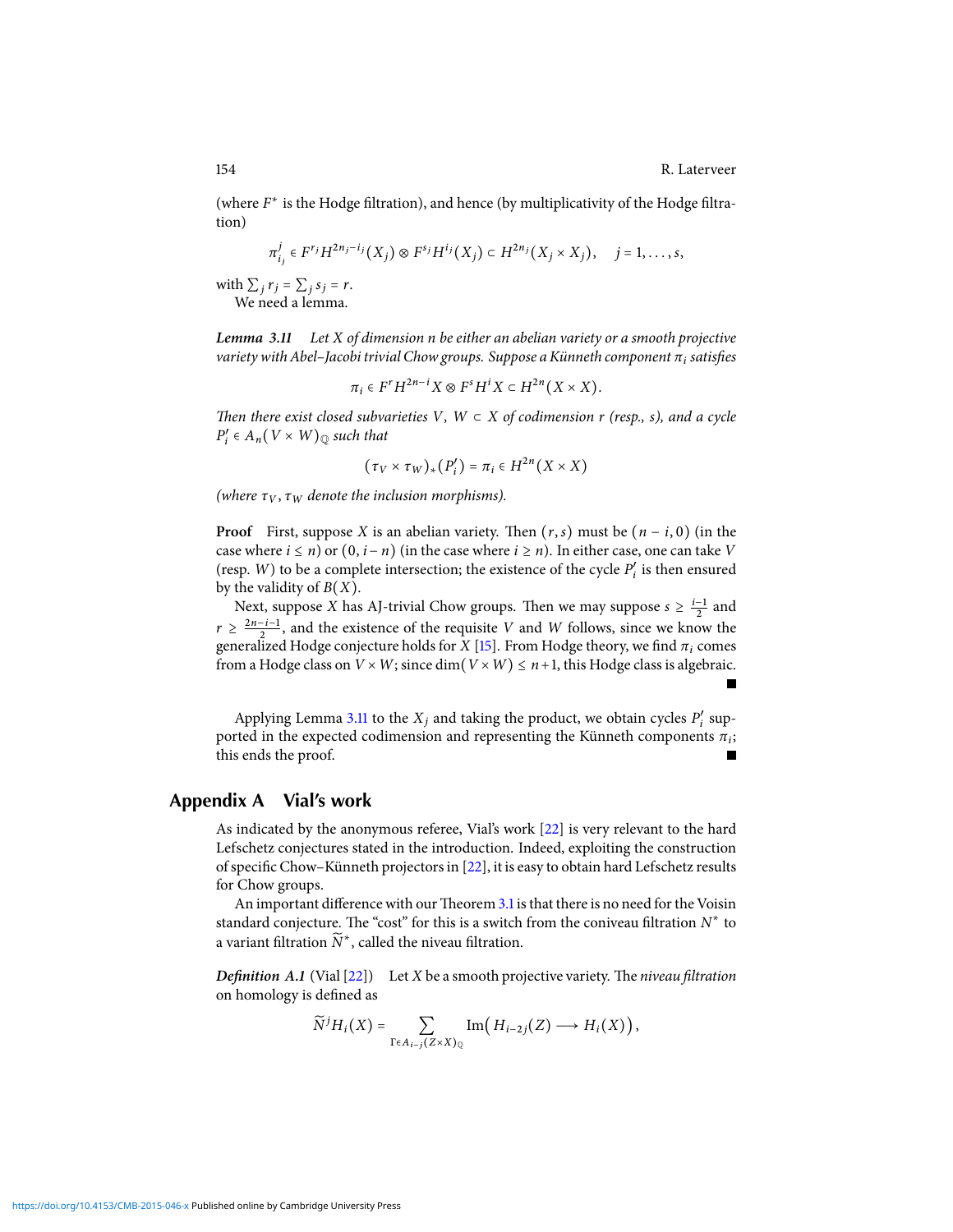where the union runs over all smooth projective varieties Z of dimension  $i - 2j$ , and all correspondences Γ ∈  $A_{i-i}(Z \times X)_{\mathbb{Q}}$ .

The niveau filtration is included in the coniveau filtration:

 $\widetilde{N}^jH_i(X)\subset N^jH_i(X).$ 

These two filtrations are expected to coincide; indeed, Vial shows this is true if the standard conjecture B is true for all varieties [\[22,](#page-14-6) Proposition 1.1].

<span id="page-11-0"></span>**Proposition A.2** Let X be a smooth projective variety of dimension n. Suppose the following hold:

(i)  $n \leq 5$ ;

 $(ii)$  X has finite-dimensional motive;

(iii)  $B(X)$  is true;

(iv)  $H_i(X) = \overline{N}^1 H_i(X)$  for all  $i \in [n-r+1, n]$ .

Let  $L$  be any ample line bundle. Then

$$
\cdots L^{r}: A^{n-r}(X)_{\mathbb{Q}} \longrightarrow A^{n}(X)_{\mathbb{Q}} \quad \cdots L^{r}: A^{n-r}(X)_{\mathbb{Q}} \longrightarrow A^{n}_{AI}(X)_{\mathbb{Q}}
$$

are surjective, and

$$
L^r: A^2_{AI}(X)_{\mathbb{Q}} \cap A^2_{alg}(X)_{\mathbb{Q}} \longrightarrow A^{2+r}(X)_{\mathbb{Q}}
$$

is injective. (Moreover,  $L^r$ :  $A_{\text{hom}}^2(X)_\mathbb{Q} \to A^{2+r}(X)_\mathbb{Q}$  is injective provided 2 + r < n.)

Proof (With thanks to the referee for pointing out this proof.) The point is that X verifies conditions  $(*)$  and  $(**)$  of [\[22\]](#page-14-6), so that [\[22,](#page-14-6) Theorems 1 and 2] apply. From [\[22,](#page-14-6) Theorems 1 and 2], we get idempotents  $\Pi_{i,k} \in A^{n}(X \times X)_{\mathbb{Q}}$  such that  $\sum_{k \geq r} (\Pi_{i,k})_* H_i(X) = \widetilde{N}^r H_i(X)$ . Since the hard Lefschetz isomorphism respects the niveau filtration, we find that there are isomorphisms

$$
L^{i-n} \colon (\Pi_{i,k})_* H_i(X) \xrightarrow{\cong} (\Pi_{2n-i,n-i+k})_* H_{2n-i}(X) \quad \text{for all } i-n \geq 0.
$$

By finite-dimensionality, it follows there are isomorphisms of Chow motives

$$
L^{i-n}: (X,\Pi_{i,k}) \stackrel{\cong}{\longrightarrow} (X,\Pi_{2n-i,n-i+k}, i-n) \text{ for all } i-n \geq 0.
$$

Taking Chow groups, this implies there are isomorphisms (for any j)

$$
L^{i-n}: (\Pi_{i,k})_* A^j(X)_\mathbb{Q} \stackrel{\cong}{\longrightarrow} (\Pi_{2n-i,n-i+k})_* A^{j+i-n}(X)_\mathbb{Q} \quad \text{for all } i-n \geq 0.
$$

First, let us prove surjectivity. Using [\[22,](#page-14-6) Theorem 2 point 1], we see that

$$
A^{n}(X)_{\mathbb{Q}}=\sum_{i}(\Pi_{i,0})_{*}A^{n}(X)_{\mathbb{Q}}.
$$

The hypothesis on  $H_i(X)$  implies  $\Pi_{i,0} = 0 \ \forall i > n - r$  by [\[22,](#page-14-6) Theorem 2 point 4], so that

$$
A^{n}(X)_{\mathbb{Q}} = \sum_{i \leq n-r} (\Pi_{i,0})_{*} A^{n}(X)_{\mathbb{Q}}.
$$

But from the above remarks, we find that

$$
\sum_{i\leq n-r} L^{n-i} \colon \bigoplus_{i\leq n-r} (\Pi_{2n-i,i-n})_* A^i(X)_\mathbb{Q} \longrightarrow \sum_{i\leq n-r} (\Pi_{i,0})_* A^n(X)_\mathbb{Q} = A^n(X)_\mathbb{Q}
$$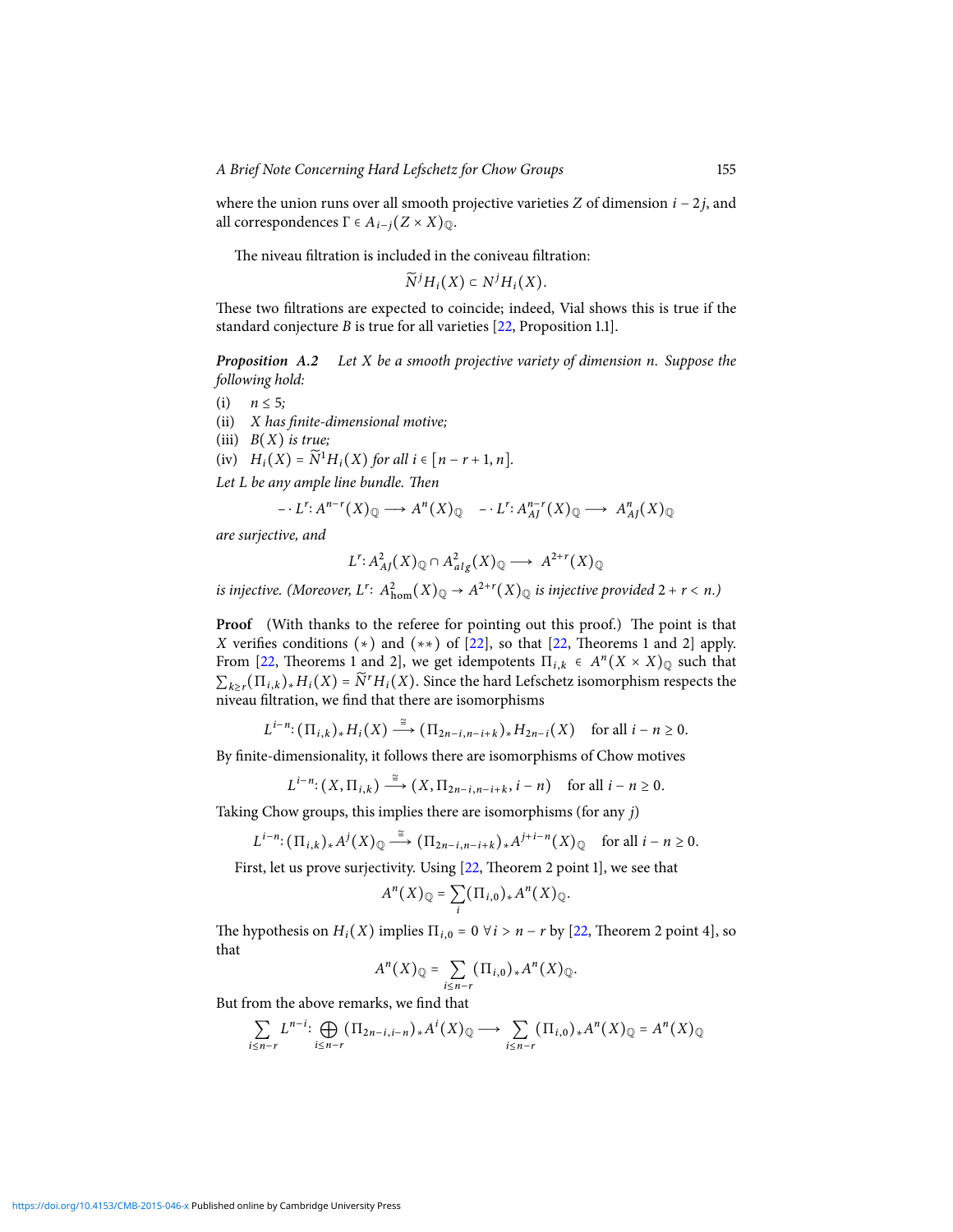П

is surjective, hence (by mapping  $A^i$  to  $A^{n-r}$  via  $L^{n-r-i}$  for  $i < n-r$ )

$$
L^r: A^{n-r}(X)_\mathbb{Q} \longrightarrow A^n(X)_\mathbb{Q}
$$

is surjective.

The proof for  $A_{AI}^n$  is the same.

It remains to prove injectivity. We find from [\[22,](#page-14-6) Theorem 2 point 1] that

$$
A_{AJ,alg}^2(X)_\mathbb{Q} = \sum_{k \le n-2} (\Pi_{i,k})_* A_{AJ,alg}^2(X)_\mathbb{Q}.
$$

Now we are repeatedly going to apply the various points of  $[22,$  Theorem 2] to eliminate certain projectors from this sum.

If  $k = 0$ , then  $i = n$  by [\[22,](#page-14-6) Theorem 2 points 1, 2, 3]. But  $\Pi_{n,0} = 0$  by the hypothesis on  $H_n(X)$  and [\[22,](#page-14-6) Theorem 2 point 4].

The projectors  $\Pi_{i,1}$  can likewise be eliminated:  $\Pi_{n-1,1}$  and  $\Pi_{n,1}$  do not act by points 2 (resp. 3) from loc. cit., and  $\Pi_{n+1,1} = 0$  by hypothesis, provided  $r \ge 2$  (since  $\mathrm{Gr}^1_{\widetilde{N}}H_{n+1}(X) = \mathrm{Gr}^0_{\widetilde{N}}H_{n-1}(X) = 0.$ 

Next, the projectors  $\Pi_{i,2}$ : for  $n \leq 3$  these don't act (point 1 of loc. cit), while for  $n = 4, 5$  we have that  $\Pi_{n,2}$  doesn't act by point 5 (resp. point 6) of loc. cit. The projector  $\Pi_{n+1,2}$  does not act for  $n = 4$  (point 6 of loc. cit.), nor for  $n = 5$  (point 3 of loc. cit.). The projector  $\Pi_{n+2,2}$  is 0 by hypothesis, provided  $r \ge 3$  (since  $\overset{\sim}{\text{Gr}}_{\widetilde{N}}^2 H_{n+2}(X) =$  $\mathrm{Gr}^0_{\widetilde{N}}H_{n-2}(X)=0.$ 

The last case we need to check is that of  $\Pi_{i,3}$ . These only act when  $n = 5$ . We have  $i \ge 6$  (point 1 of loc. cit.),  $i \ne 6$  (point 3 of loc. cit.),  $i \ne 7$  (point 6 of loc. cit.). So the only projector acting is  $\Pi_{8,3}$  (that is, provided  $r = 3$ ).

Resuming this analysis, we find that

$$
A^2_{AJ,alg}(X)_{\mathbb{Q}} = \sum_{\substack{k \leq n-2 \\ i \geq n+r}} (\Pi_{i,k})_* A^2_{AJ,alg}(X)_{\mathbb{Q}}.
$$

But from the above remarks, we find that

$$
L^r: (\Pi_{i,k})_* A^2(X)_{\mathbb{Q}} \longrightarrow (\Pi_{i-2r,n-i+k})_* A^{2+r}(X)_{\mathbb{Q}}
$$

is injective as soon as  $i \ge n + r$ .

As for the injectivity statement in parentheses: looking at the above proof of injectivity, we see that the hypothesis "Abel–Jacobi and algebraically trivial" is only used in the extremal cases  $(n, r) = (4, 2)$  and  $(n, r) = (5, 3)$ . That is, as long as  $2 + r < n$ , we have

$$
A_{\text{hom}}^{2}(X)_{\mathbb{Q}} = \sum_{\substack{k \leq n-2 \\ i \geq n+r}} (\Pi_{i,k})_{*} A_{\text{hom}}^{2}(X)_{\mathbb{Q}},
$$

and injectivity follows.

<span id="page-12-0"></span>**Corollary** A.3 Let X be a smooth projective variety of dimension  $n \leq 5$ , dominated by curves. Suppose A" $(X)_{\mathbb Q}$  is supported on a surface. Then for any ample line bundle L,

$$
- \cdot L^{n-2} \colon A^2_{AJ}(X)_{\mathbb{Q}} \cap A^2_{alg}(X)_{\mathbb{Q}} \longrightarrow A^n(X)_{\mathbb{Q}}
$$

is injective, and

$$
- \cdot L^{n-2} \colon A^2(X)_{\mathbb{Q}} \longrightarrow A^n(X)_{\mathbb{Q}}
$$

is surjective.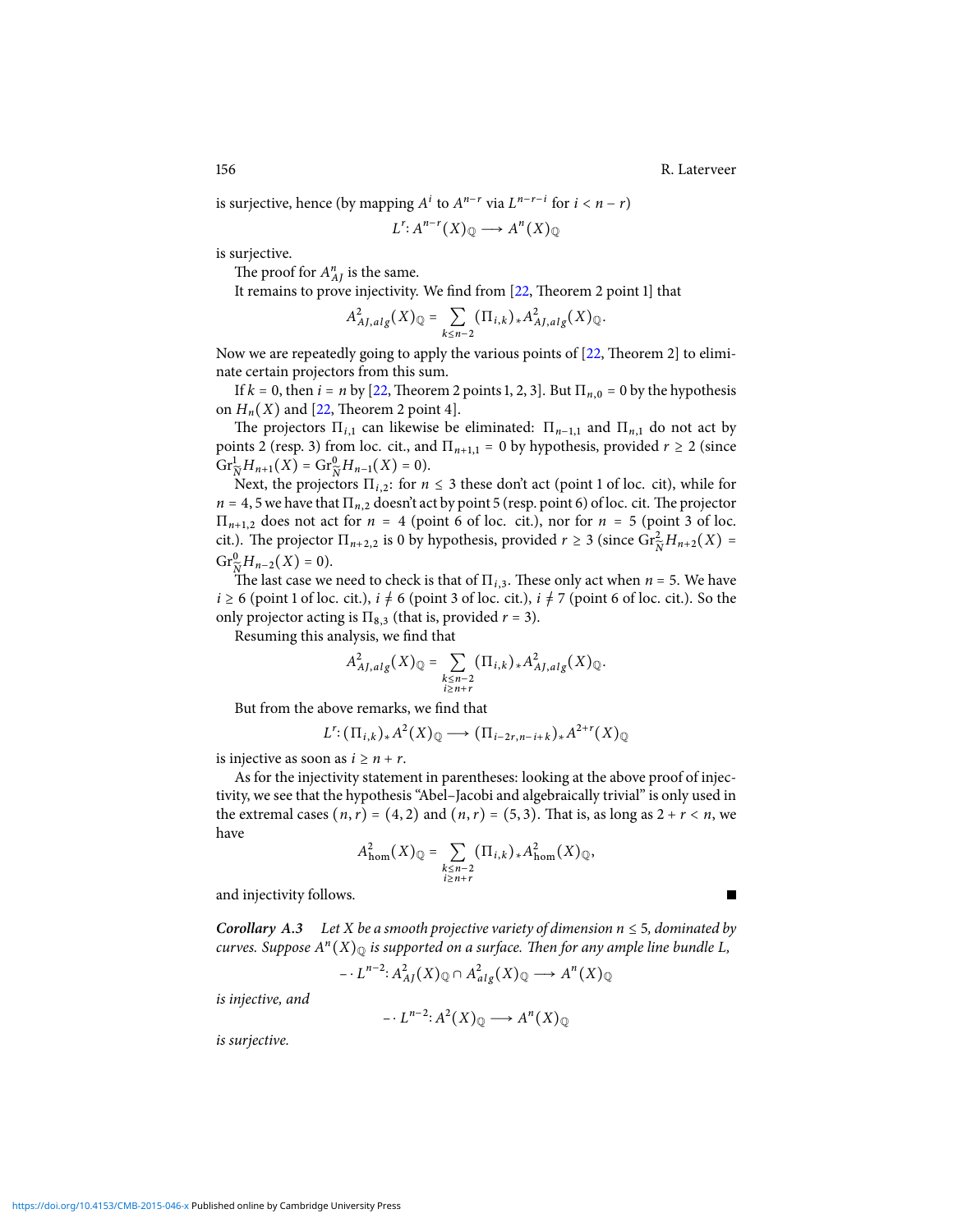A Brief Note Concerning Hard Lefschetz for Chow Groups 157

(In particular,  $A<sup>n</sup>(X)_{\mathbb{Q}}$  is supported on a dimension 2 complete intersection.)

**Proof** This follows from Proposition [A.2,](#page-11-0) in combination with Lemma [A.4.](#page-13-8)

<span id="page-13-8"></span>Lemma  $\bm{A.4}\quad$  Let X be a smooth projective variety of dimension n. Suppose  $A^n(X)_{\mathbb Q}$ is supported on a surface. Then

$$
H_i(X) = \widetilde{N}^1 H_i(X) \quad \text{for all } i > 2.
$$

**Proof** (This is the same argument as  $[22,$  Proposition 2.2], which is the case where  $A<sup>n</sup>(X)_{\mathbb{Q}}$  supported on a curve.) Using [\[4\]](#page-13-2), one obtains a decomposition of the diagonal

$$
\Delta = \Delta_1 + \Delta_2 \in A^n(X \times X)_{\mathbb{Q}},
$$

with  $\Delta_1$  supported on  $D \times X$  for some divisor D, and  $\Delta_2$  supported on  $X \times S$ , for S ⊂ X a surface. We consider the action of the  $\Delta_i$  on  $\text{Gr}^0_{\widetilde{N}}H_i(X)$  (this is possible; see [\[22,](#page-14-6) Proposition 1.2]). The correspondence  $\Delta_1$  does not act, as it factors over

$$
H_{i-2}(\widetilde{D})/\widetilde{N}^0=0.
$$

The correspondence  $\Delta_2$  does not act for  $i > 2$ , as it factors over

$$
\mathrm{Gr}_{\widetilde{N}}^0 H_i(S) = \mathrm{Gr}_{N}^0 H_i(S) = 0.
$$

Note that Corollary [A.3](#page-12-0) is considerably stronger than our Corollary [3.8,](#page-8-0) just as Proposition  $A.2$  is more powerful than our Theorem [3.1.](#page-4-0) This reflects the fact that Vial's Chow–Künneth projectors are far more refined than the "Künneth lifts" we use in the proof of Theorem [3.1.](#page-4-0) For example, let  $X$  be a variety of dimension 5 dominated by curves. Proposition [A.2](#page-11-0) gives a hard Lefschetz statement as soon as  $H_5(X) = \tilde{N}^1 H_5(X)$  (*i.e.*, the Hodge level of  $H_5$  could be 3). Theorem [3.1](#page-4-0) only works without assuming the Voisin standard conjecture if  $H^5(X) = N^2 H^5(X)$  (i.e., the Hodge level is 1).

It seems likely Corollary [3.9](#page-9-1) can also be improved using the methods of [\[22\]](#page-14-6).

### **References**

- <span id="page-13-3"></span>[1] Y. André, Motifs de dimension finie (d'après S.-I. Kimura, P. O'Sullivan . . . ). Séminaire Bourbaki, 2003/2004, Astérisque **299**(2005), no. 929, viii, 115–145.
- <span id="page-13-7"></span>[2] , Motivation for Hodge cycles. Adv. Math. **207**(2006), no. 2, 762–781. <http://dx.doi.org/10.1016/j.aim.2006.01.005>
- <span id="page-13-4"></span>[3] S. Bloch and A. Ogus, Gersten's conjecture and the homology of schemes. Ann. Sci. École Norm. Sup. (4) **7**(1974), 181–201.
- <span id="page-13-2"></span>[4] S. Bloch and V. Srinivas, Remarks on correspondences and algebraic cycles. Amer. J. Math. **105,**(1983), no. 5, 1235–1253. <http://dx.doi.org/10.2307/2374341>
- <span id="page-13-0"></span>[5] B. Fu, Remarks on hard Lefschetz conjectures on Chow groups. Sci. China Math. **53**(2010), 105–114. <http://dx.doi.org/10.1007/s11425-009-0218-0>
- <span id="page-13-5"></span>[6] V. Guletskiĭ and C. Pedrini, The Chow motive of the Godeaux surface. In: Algebraic geometry, de Gruyter, Berlin, 2002.
- <span id="page-13-1"></span>[7] R. Hartshorne, Equivalence relations on algebraic cycles and subvarieties of small codimension. In: Algebraic geometry (Proc. Sympos. Pure Math., Vol. 29, Humboldt State Univ., Arcata, Calif., 1974), American Mathematical Society, Providence, RI, 1975,
- <span id="page-13-6"></span>[8] J. N. N. Iyer, Murre's conjectures and explicit Chow–Künneth projectors for varieties with a nef tangent bundle. Trans. Amer. Math. Soc. **361**(2009), 1667–1681. <http://dx.doi.org/10.1090/S0002-9947-08-04582-0>

П